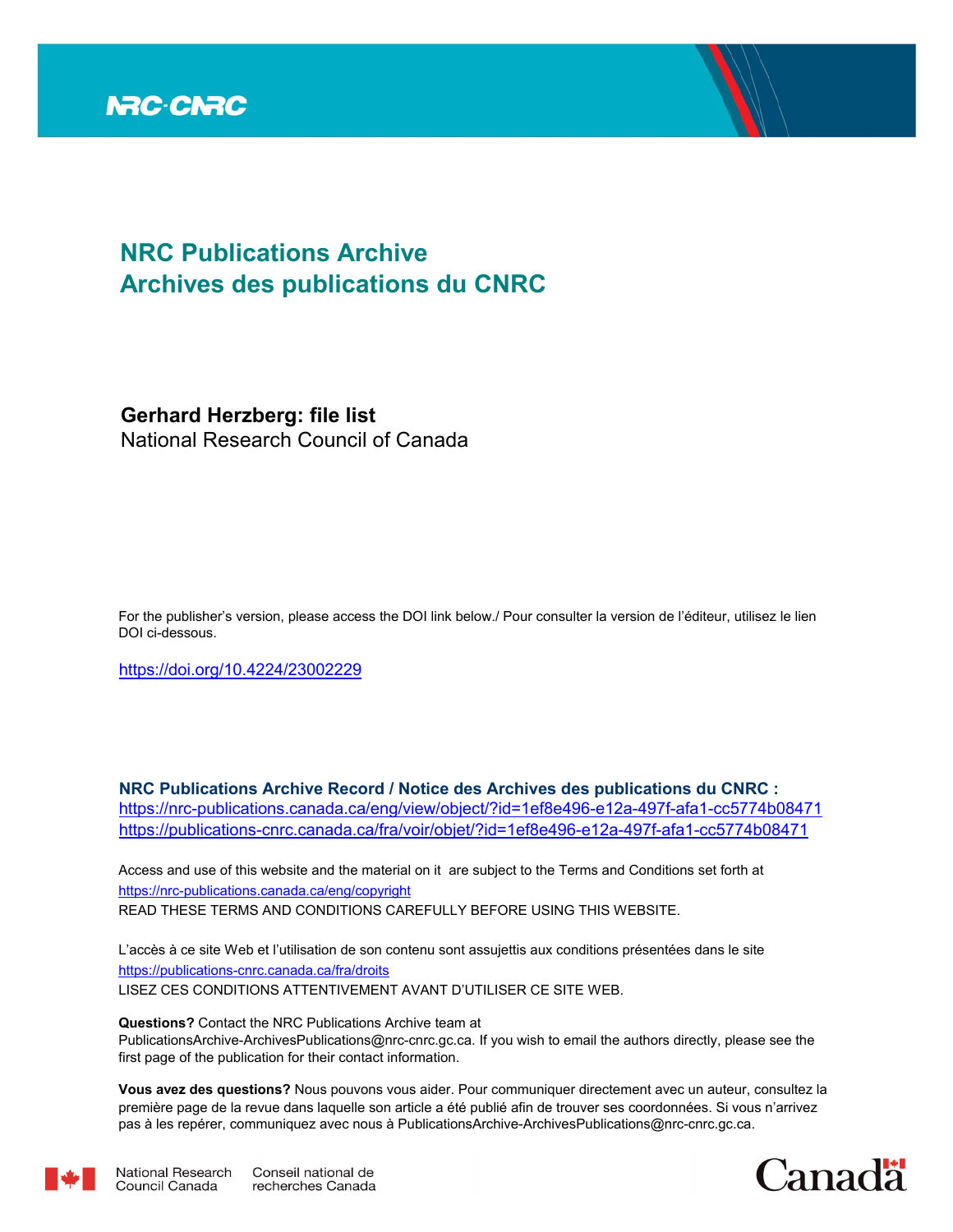#### **GERHARD HERZBERG**

#### **File List**

#### Volume 1 File 1 Biography

- 2 Physics in Canada April 1972 Re: Dr. Herzberg and Nobel Prize
- 3 Herzberg Papers at the National Archives of Canada

#### **transcripts of interviews**

- Volume 1 File 4 Interviews for radio, film or video: CBC Radio "Quirks and Quarks" February 1976 WEKM 1976 Unidentified n.d.
	- 5 Interview for Science Dimension n.d.
	- 6 Interview with W. I. Atkinson 1983
	- 7 Interview with Christine King 1986
	- 8 Interview with M. McCarrey 1971

#### **speeches**

- Volume 1 File 5 Indexes (to speeches, etc.)
	- 6 Herzberg: Pure Science & Government 1965 The Dangers of Science Policy 1969 Science and Culture 1970 In Defence of Basic Research 1970
	- 7 Address to the Spectroscopy Society of Canada 1970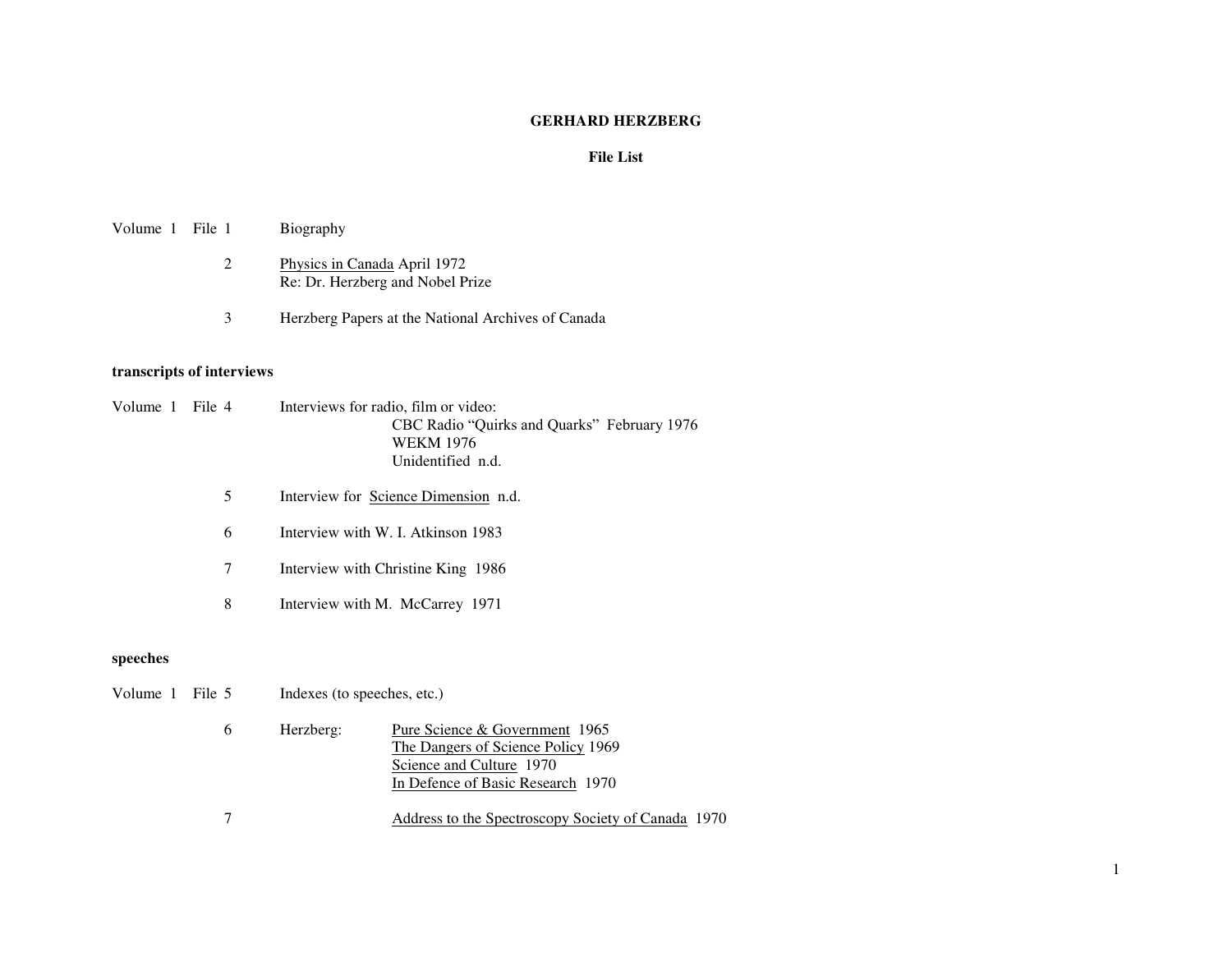|                               | Research Climate and Scientific Accomplishment 1971<br>Government House Speech 1971<br>Linus Pauling Award Speech 1971                                                                                                   |      |
|-------------------------------|--------------------------------------------------------------------------------------------------------------------------------------------------------------------------------------------------------------------------|------|
| 8                             | Government of Ontario Dinner Speech 1972<br>In Pursuit of Excellence 1973<br>Science and Society 1973<br><b>Installation Speech Carleton University 1973</b>                                                             |      |
| 9                             | F.B. Watts Memorial Lecture 1974<br>Scietec Forum 1974<br>Science and Society 1974<br>Science and the State 1976                                                                                                         |      |
| Volume 1 File 10<br>Herzberg: | Convocation Address, University of Western Ontario 1976<br>Gauss Bicentennial Symposium, Opening Address 1977<br>National Conference, Canadians for Health Research 1977<br>Commentary on Paper by Gerard Radnitzky 1976 |      |
| 11                            | The Importance and Needs of Canadian Research in Science<br>Dinner Speech - McMaster University 1979                                                                                                                     | 1978 |
| 12                            | Physical Sciences in the Eighties 1985<br>Molecular Spectroscopy: A Personal History 1985                                                                                                                                |      |

## **press clippings**

- Volume 2 File 1 Herzberg Clippings Re: Nobel Prize 1971
	- 2 Herzberg Clippings Miscellaneous

### **G.H. office files (received March 6, 1992 from G.H.)**

- Volume 3 File 1 Correspondence with Presidents 1963-1985
	- 2 Miscellaneous memos 1950-1985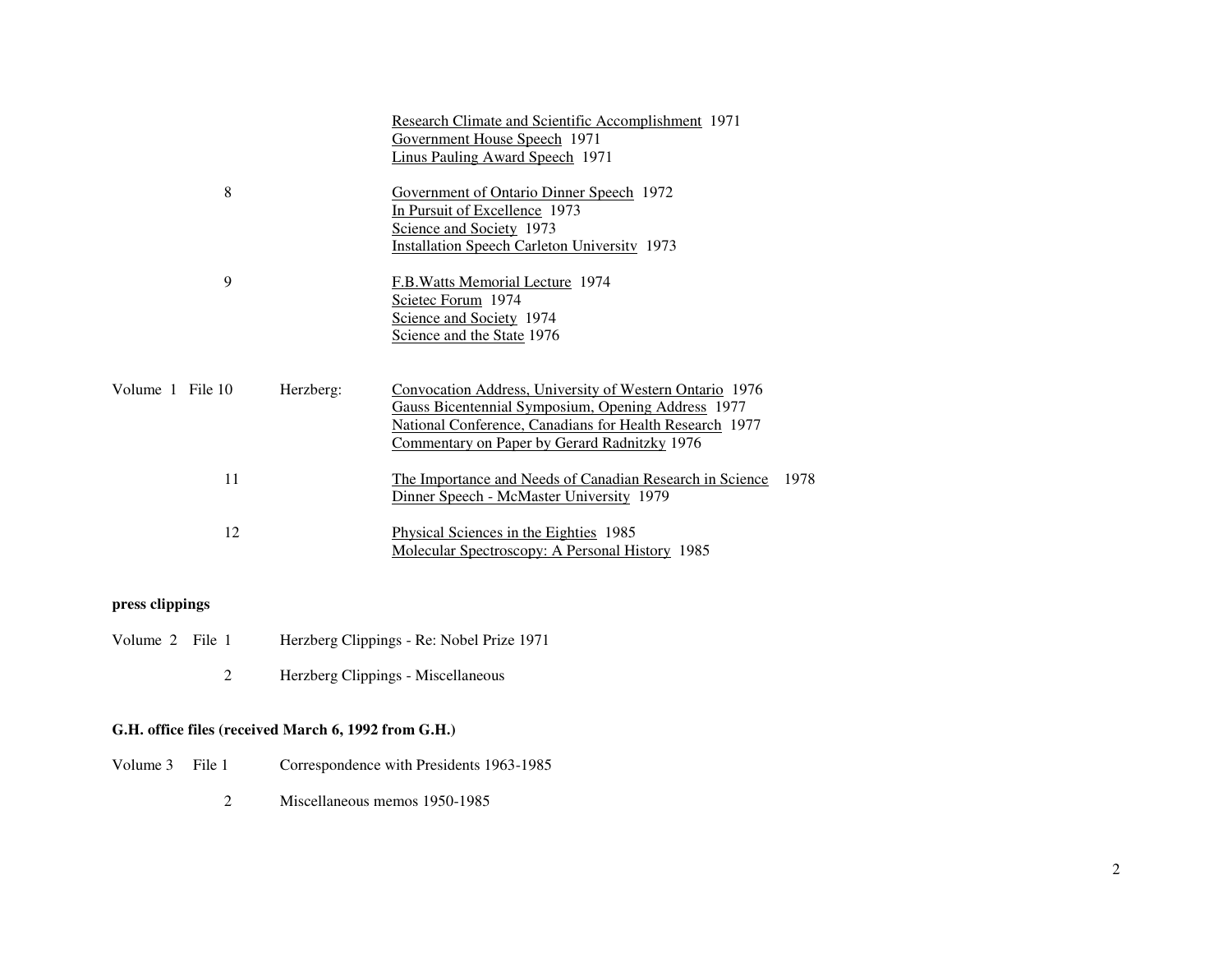- 3 Herzberg and international relations 1949-1986
- 4 Correspondence to and from J.H.Locke and I.McDermaid 1974-1984
- 5 Institute of Advanced Studies, Proposal 1975-1983
- 7 G.H. and Public Relations 1956-1983
- 11 Herzberg Institute Action Plan for 1989/90 through 1991/92

#### **audio visual**

Volume 4 . G.H. oral history. Taped between February 28th and March 2nd, 1989 8 TDK AD60 audio cassette tapes G.H. 85th Birthday Celebration Monday, Nov. 6th and Tuesday, Nov. 7th, 1989 6 120 studio quality videocassettes . Eminent Chemist Interview of Bryce Crawford and Gerhard Herzberg The American Chemical Society 61 min. videocassette © 1991

#### **Photographs**

| Volume 5 | File 1 | b.& w. photograph - G.H. with immediate family, age 7 years, Germany 1912    |
|----------|--------|------------------------------------------------------------------------------|
|          |        | $b.\&$ w. negative - young G.H. with family                                  |
|          | 3      | $b.\&$ w. portrait - G.H. 1928                                               |
|          | 4      | $b.\&$ w. photograph - G.H. with family in Saskatoon c. 1939                 |
|          |        | b. & w. photograph - study of spectra explosives, Saskatoon c. 1944          |
|          | 6      | $b.\&$ w. photograph - G.H. with M. Oliphant, C.J. MacKenzie c. 1949         |
|          |        | $b.\&$ w. photograph, $\mathbb{O}$ NFB - G.H. in lab coat at blackboard      |
|          | 8      | $b.\&$ w. photograph - G.H. with Dirac, Wu                                   |
|          | 9      | b. & w. photograph - G.H. with C.C. Costain, B.P. Stoicheff, D.A. Ramsey     |
|          | 10     | b. & w. portrait - G.H., Director, Division of Pure Physics c. 1959          |
|          | 11     | b. & w. photograph, Capital Press - G.H., Director, Division of Pure Physics |
|          | 12     | $b.\&$ w. snapshots, 1 colour - G.H. with Luise Herzberg on tour 1962        |
|          | 13     | b. & w. portfolio - G.H., Director, Division of Pure Physics 1964            |